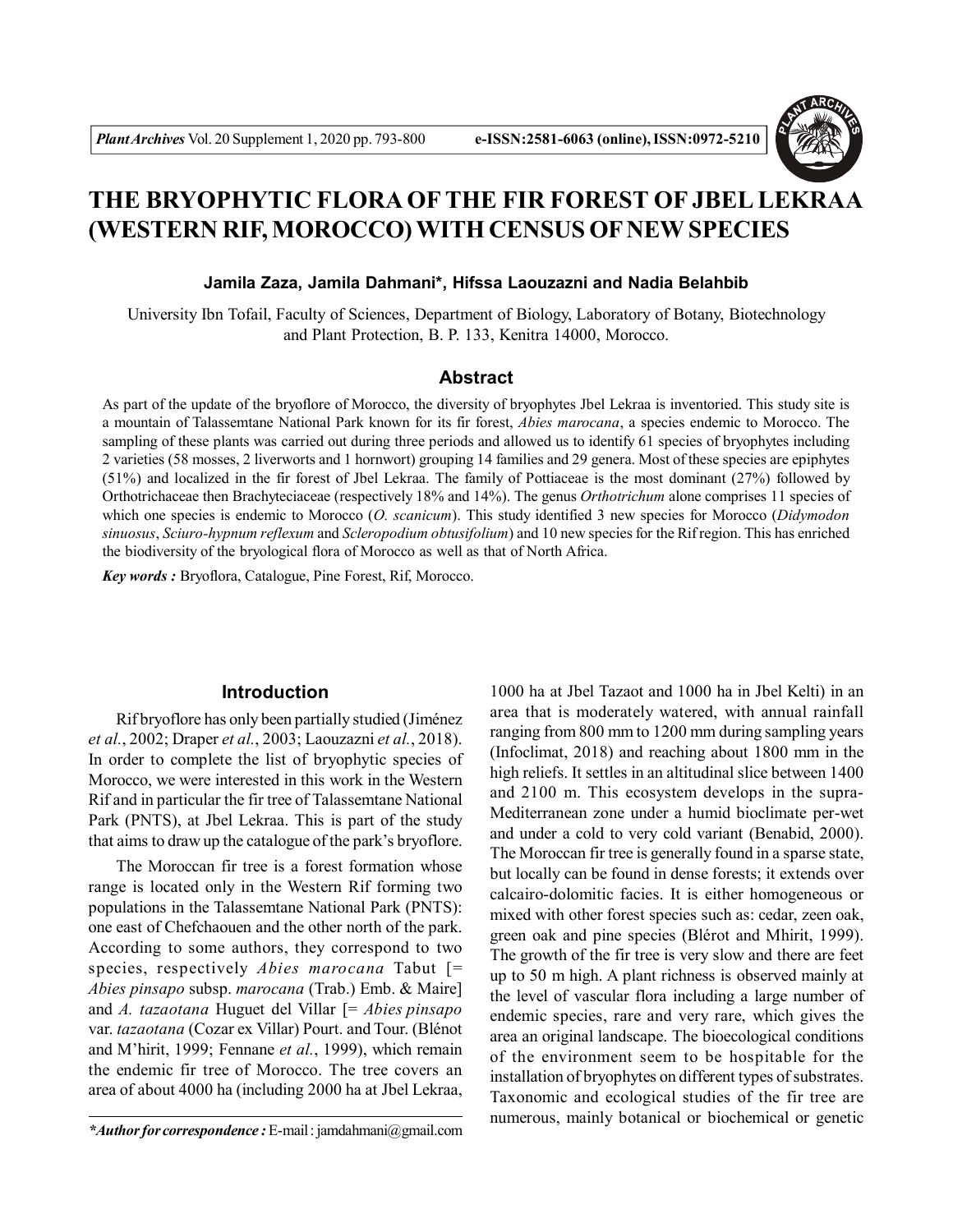

**Fig. 1 :** Geographical location of the sampling area in Mount Jbel Lekraa (Talassemtane National Park, Western Rif, Morocco).

(Terrab *et al.*, 2007; Alaoui *et al.*, 2011), but those that refer to bryoflore remain very limited (Ahayoun *et al.*, 2013).

# **Materials and Methods**

## **Description of the study site**

Sampling was located at Jbel Lekraa, located east of the town of Chefchaouen (fig. 1), it is the highest calcairodolomitic mass in the PNTS with an altitude of 2159 m (Baumer, 1977). This site is known for its fir tree which is either pure or mixed with other tree species such as *Quercus faginea*, *Q. rotundifolia*, *Cedrus atlantica* and sometimes a few feet of pine trees (*Pinus nigra* and *P. maritima*). Mount Jbel Lekraa benefits from an environment that retains a certain freshness throughout the year and is characterized by four floors of vegetation, namely the thermo-mediterranean below the 1000 m including lawns, the meso-mediterranean (between 1000 - 1400 m) with the formation of Quercus faginea, the supra-mediterranean (between 1400-1800 m) where appears *Abies marocana* and the mediterranean mountaineer (1800 m) where *Abies marocana* coexists

with *Cedrus atlantica* (Benabid, 2000). Beyond 1900 m altitude, the mountain appears without vegetation hence its name Jbel Lekraa meaning in arabic "hot mountain".

The study area was explored over three seasons: February 2014, July 2016 and April 2017. Exploration is carried out along an altitudinal gradient of 858 m to 1715 m, beyond this altitude no bryophytic species have been observed. The samples were taken within a radius of about 10 m on the various substrates bearing bryophytes, i.e. tree trunks, soils and rocks. This allowed the sampling of 12 stations (table 1), each of which includes 1 to 6 samples depending on the distribution of bryophytes in each station. The identification of the harvested species was based on the following determination keys: Boulay (1904), Augier (1966), Pierrot (1982), Casas *et al.* (2006), Casas *et al.* (2009) and Smith (2004). The nomenclature adopted is that of the Mediterranean bryoflore developed by Ros *et al.* (2013) for the mosses and by Ros *et al.* (2007) for liverworts and hornworts.

# **Results and Discussion**

Sampling of the bryophytic flora of the Jbel Lekraa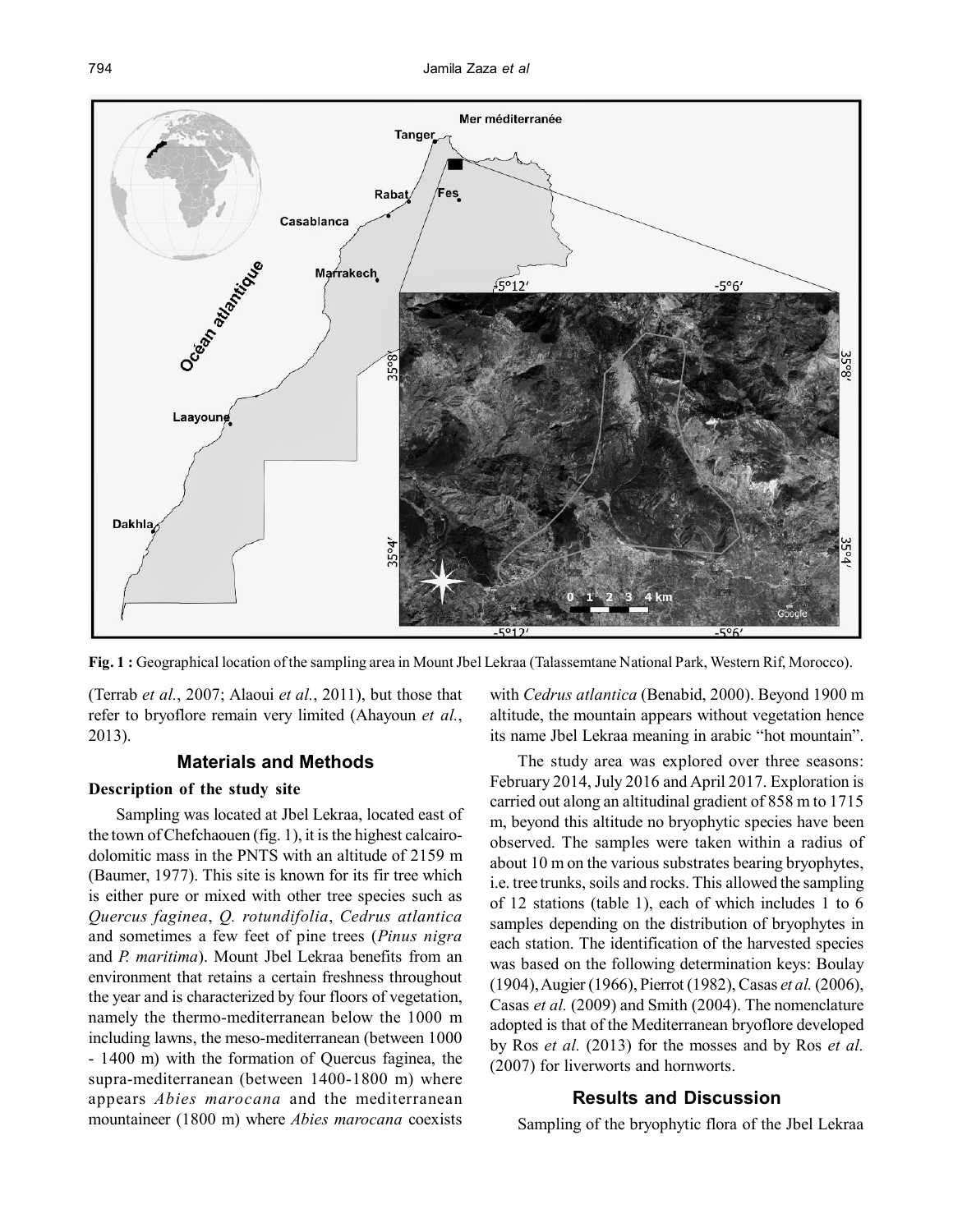| <b>Stations</b>  | Altitude (m) | Latitude $(N)$ | Longitude (W)      | <b>Vegetation formation</b>      |
|------------------|--------------|----------------|--------------------|----------------------------------|
|                  | 887          | 35°03.636'     | 5°12.012'          | Lawn                             |
| 2                | 1113         | 35°04.381'     | 5°10.692'          | Lawn                             |
| 3                | 1163         | 35°05.551'     | 5°09.986'          | Lawn                             |
| 4                | 1205         | 35° 05.134'    | $5^{\circ}10.083'$ | Matorral de chêne vert           |
| 5                | 1294         | 35°05.383'     | 5°09.595'          | Quercus faginea                  |
| 6                | 1501         | 35°06.776      | $5^{\circ}08.117'$ | Abies marocana + Quercus faginea |
|                  | 1634         | 35°07.197'     | 5°08.010'          | Abies marocana                   |
| 8                | 1639         | 35°07.426°     | 5°08.080           | Abies marocana + Quercus faginea |
| 9                | 1636         | 35°07.586      | 5°08.127'          | Abies marocana                   |
| 10 <sup>10</sup> | 1647         | 35°07.586'     | 5°08.144'          | Abies marocana                   |
| 11               | 1715         | 35°08.140'     | 5°08.248'          | Abies marocana                   |
| 12               | 1712         | 35°08.387'     | 5°08.215'          | Abies marocana                   |

Table 1 : Description of the sampling stations.

fir tree identified 59 species and 2 varieties in 14 families and 29 genera; most of them belong to the Moss class (56 species and 2 varieties) followed by those of the liverworts (2 species) and only one for the hornworts. These species have been encountered on the lawns of the mountain and within the fir trees that are either pure or mixed with other forest trees such *Quercus faginea*, *Quercus rotundifolia*, *Cedrus atlantica*. The following catalogue includes harvested species that are categorized by family and presented in alphabetical order. For each taxon are indicated the state under which the species was encountered [gametophyte and sporophyte (GS) or gametophyte only (G)], the types of substrate, the biotopes (epiphytic and/or saxicolous and/or terricolous), the altitudes and in what plant formation it lives. The new species in the region are preceded by an asterisk and new to Morocco by two asterisks. These are the subject of articles in the course of publications.

#### **Bryophyte catalogue**

# **Anthocerotophyta**

#### **Anthocerotaceae**

*Anthoceros punctatus* L*.*: (G), terricolous (clay soil), slope NW, Alt: 1205 m. Vegetations formations: green oak matorral, forest of *Abies marocana*.

## **Hepaticophyta**

#### **Lunulariaceae**

*Lunularia cruciata* (L.) Lindb.: (GS), terricolous (clay soil), slope NW, Alt: 887 m. Vegetation formation: lawn.

# **Pelliaceae**

*Pellia endiviifolia* (Dicks.) Dumort.: (GS), saxicolous (limestone rock), slope NW, Alt: between 1205 m and 1634 m. Vegetations formations: green oak matorral, *Abies marocana + Quercus faginea*, *Abies marocana*.

#### **Bryophyta**

#### **Brachytheciaceae**

*Brachythecium velutinum* (Hedw.) Ignatov & Huttunen: (G), terricolous (clay soil), slope N; Alt: between 1112 m and 1634 m, found in association with *Didymodon sinuosus et Bryum caespiticium* at an altitude of 1634 m. Vegetations formations: lawn, *Abies marocana*.

*Eurhynchium praelongum* (Hedw) Schimp: (G), soil, slope NW; Alt: between 1163m and 1634m, harvested in combination with *Didymodon sinuosun, Brachytechium velutinum et Bryum caespiticium* at an altitude of 1634m. Vegetations formations: *Abies marocana+Quercus faginea, Abies marocana*.

*\*Homalothecium philippeanum* (Spruce) Schimp: (GS), epiphyte (on trunk, exposed roots and branches of *Abies marocana*)*,* slope NW-N and N ; Alt: between 1501 m and 1714 m. Vegetations formations: *Abies marocana+Quercus faginea*, *Abies marocana*.

*\*Homalothecium lutescens* (Hedw.) H.Rob: (G), epiphyte (on the trunk of *Abies marocana*), slope NW; Alt: between 1112 m and 1714 m, in association whith *Pterigonium gracile* at 1501 m. Vegetation formations: lawn, *Abies marocana + Quercus faginea*, *Abies marocana*.

*Homalotheium sericeum* (Hedw.) Schimp: (G), epiphyte (on the trunk of *Abies marocana*), slope NW, Alt: 1501 m at 1646 m. Vegetaions formations: *Abies marocana + Quercus faginea*, *Abies marocana*.

*Isothecium alopecuroides* (Lam. ex Dubois) Isov: (G) epiphyte*,* slope NW, Alt: 1712 m at 1714 m*.* Vegetation formation*: Abies marocana*.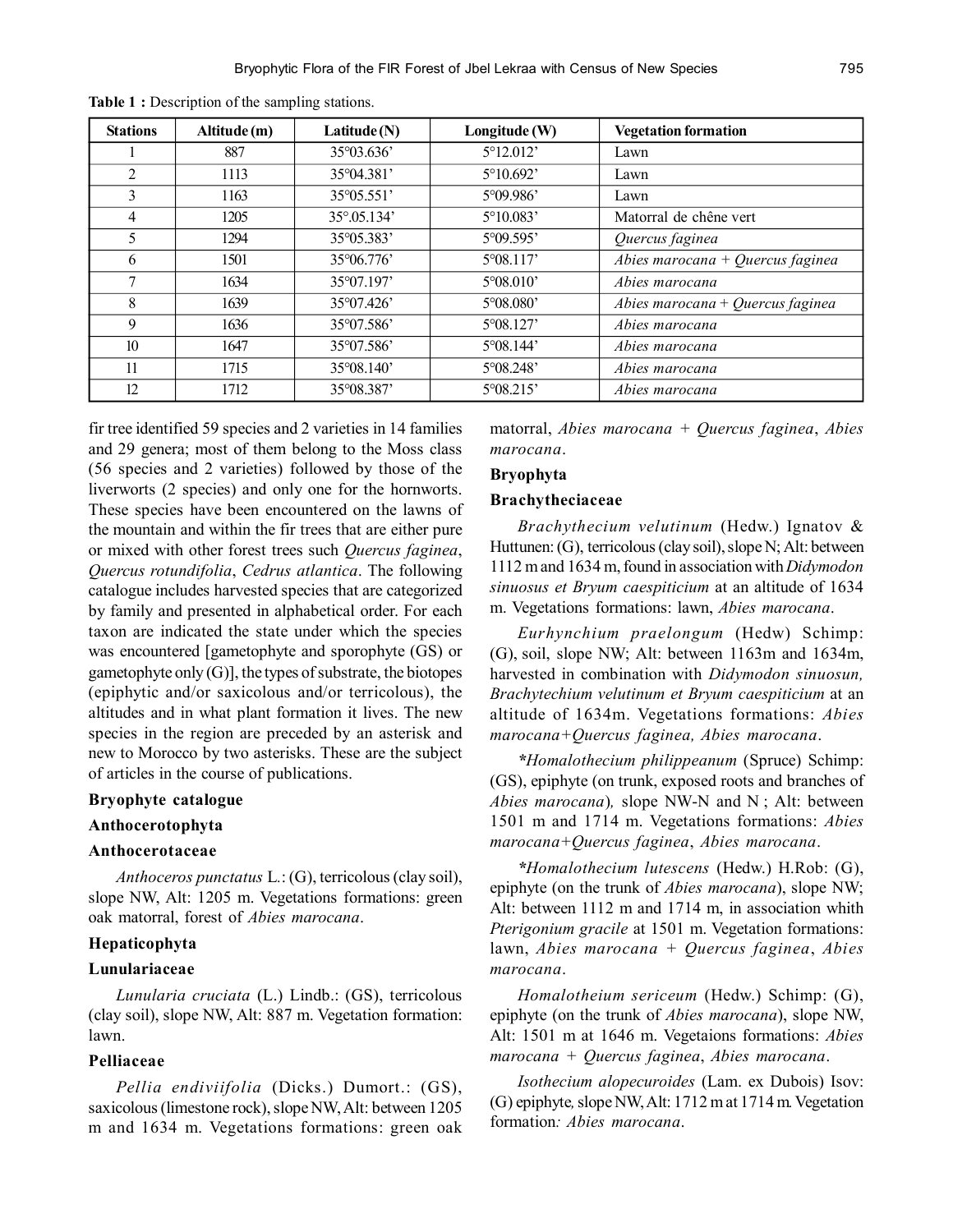*\*\*Sciuro–hypnum reflexum* (Starke) (Brid) Ignatov & Huttenen: (G), epiphyte and saxicolous respectively on the trunk of *Abies marocana* and on limestone rock, slope NW-N, Alt: 1294 m at 1714 m. Vegetations formations: *Abies marocana* + *Quercus faginea*, *Abies marocana*.

*\*\*Scleropodium obtusifolium* (Bruch.) Schimp: (G), epiphyte, slope N, Alt: 1638 m. Vegetation formation : *Abies marocana*.

 *Scleropodium touretii* (Brid.) L.F.Koch: (G), epiphyte, slope NW, Alt: 1635 m at 1638 m. Vegetation formation: *Abies marocana*.

#### **Bryaceae**

*Bryum caespiticium* (Hedw.): (G), terricolous (clay soil), Alt: 1501 m at 1634 m, in association with *Eurhynchium pralongium* and *Orthotrichum affine* at the altitude of 1501 m*.* Vegetation formation : *Abies marocana*.

*Bryum capillare* Hedw.: (GS), terricolous (clay soil), Alt: 887 m at 1634 m. Vegetation formations: lawn, *Abies marocana*.

*\*Bryum pallescens* Schleich. *ex* Schwägr.: (GS), saxicolous (limestone rock), Alt : 887 m. Vegetation formation: lawn.

*Ptychostomum moravicum* (Podp.) Ros & Mazimpaka: (G), terricolous (clay soil), Alt: 887 m at 1634 m. Vegetations formations: lawn, *Abies marocana*.

#### **Dicranaceae**

*Ceratodon purpureus* (Hedw.) Brid: (G), terricolous (clay soil), Alt : 1501 m at 1632 m. Vegetations formations: *Abies marocana+Quercus faginea*, *Abies marocana*.

*Dicranowesia cirrata* (Hew.) Lindb,: (G), saxicolous (limestone rock), exposition N, Alt: 1633 m at 1638 m. Vegetation formation: *Abies marocana*.

# **Funariaceae**

*Funaria hygrometrica* (Hedw.): (G), terricolous (clay soil), slope NW, Alt: 1294 m. Vegetation formation: *Quercus faginea*.

#### **Grimmiaceae**

*\*Grimmia decipiens* (Schultz) Lindb: (GS), saxicolous (limestone rock), slope NW, Alt: 1112 m at 1205 m. Vegetations formations: lawn, green oak matorral, *Abies marocana*.

*\*Grimmia longirostrie* (Hook): (G), epiphyte, exposition NW-N, Alt: 1294 m. Vegetation formation : *Quercus faginea*.

*Grimmia orbicularis* Bruch ex Wilson: (G)*,*

saxicolous (limestone rock)*,* slope NW, Alt: 1634 m. Vegetation formation: *Abies marocana*.

*Grimmia pulvinata* (Hedw.) Sm., Engl. Bot.: (GS), epiphyte (on trunk and apparent roots of *Abies marocana*)*,* slope N, Alt: 1501 m at 1712 m. Vegetations formations: *Abies marocana+Quercus faginea*, *Abies marocana*.

*Grimmia trichophylla* Grev.: (GS), saxicolous (on siliceous rock), slope NW, Alt: 1113 m at 1714 m. Vegetations formations: lawn, matorral de chêne vert, *Abies marocana+Quercus faginea*, *Abies marocana*.

*Schistidium crassipilum* H.H. Blom: (GS), epiphyte (on trunk of *Quercus faginea*), Alt: 1294 m. Vegetation formation : *Quercus faginea+Abies marocana*.

# **Hypnaceae**

*Hypnum cupressiforme Hedw* (Timm ex Hedw.) Brid: (G), epiphyte (on trunk, branches and apparent roots of *Abies marocana*), exposition NW-N, Alt: 1634 m at 1714 m ; it also lives in association with *Antitrichia californica* et *Syntrichia ruralis*. Vegetation formation: *Abies marocana*.

*\*Hypnum cupressiforme* var. *lacunosum* (Brid.): (G), epiphyte, exposition N, Alt: around 1635 m, found in association with *Tortella tortuosa*. Vegetation formation: *Abies marocana*.

# **Leucodontaceae**

*Antitrichia californica* Sull: (G), epiphyte (on trunk, branches and apparent roots of *Abies marocana*) et saxicolous (limestone rock), slope NW and N, Alt: 1501 m at 1712 m, found in association with *Syntrichia ruralis* at the altitude of 1634 m. Vegetations formations: *Abies marocana+Quercus faginea*, *Abies marocana*.

*Antitrichia curtipendila* (Hedw.) Brid: (G), epiphyte (*Abies marocana*), slope NW, Alt: 1501 m at 1714 m. Vegetations formations: *Abies marocana + Quercus faginea*, *Abies marocana*.

*Leucodon sciuroides (Hedw) Schwagr*: (G), epiphyte, slope N, Alt: 1714 m. Vegetation formation: *Abies marocana*.

*Pterogonium gracile* (Hedw): (G), epiphyte (on trunk of *Abies marocana*), slope NW-N and NW, Alt: 1501 m at 1635 m, in association with *Homalothecium lutecens* at an altitude of 1501 m. Vegetations formations: *Abies marocana +Quercus faginea*, *Abies marocana*.

## **Leptodontaceae**

*Leptodon smithii* F Weber & D. Mohr: (G), epiphyte, slope N-WN, Alt: 1294 m. Vegetation formation: *Quercus faginea*.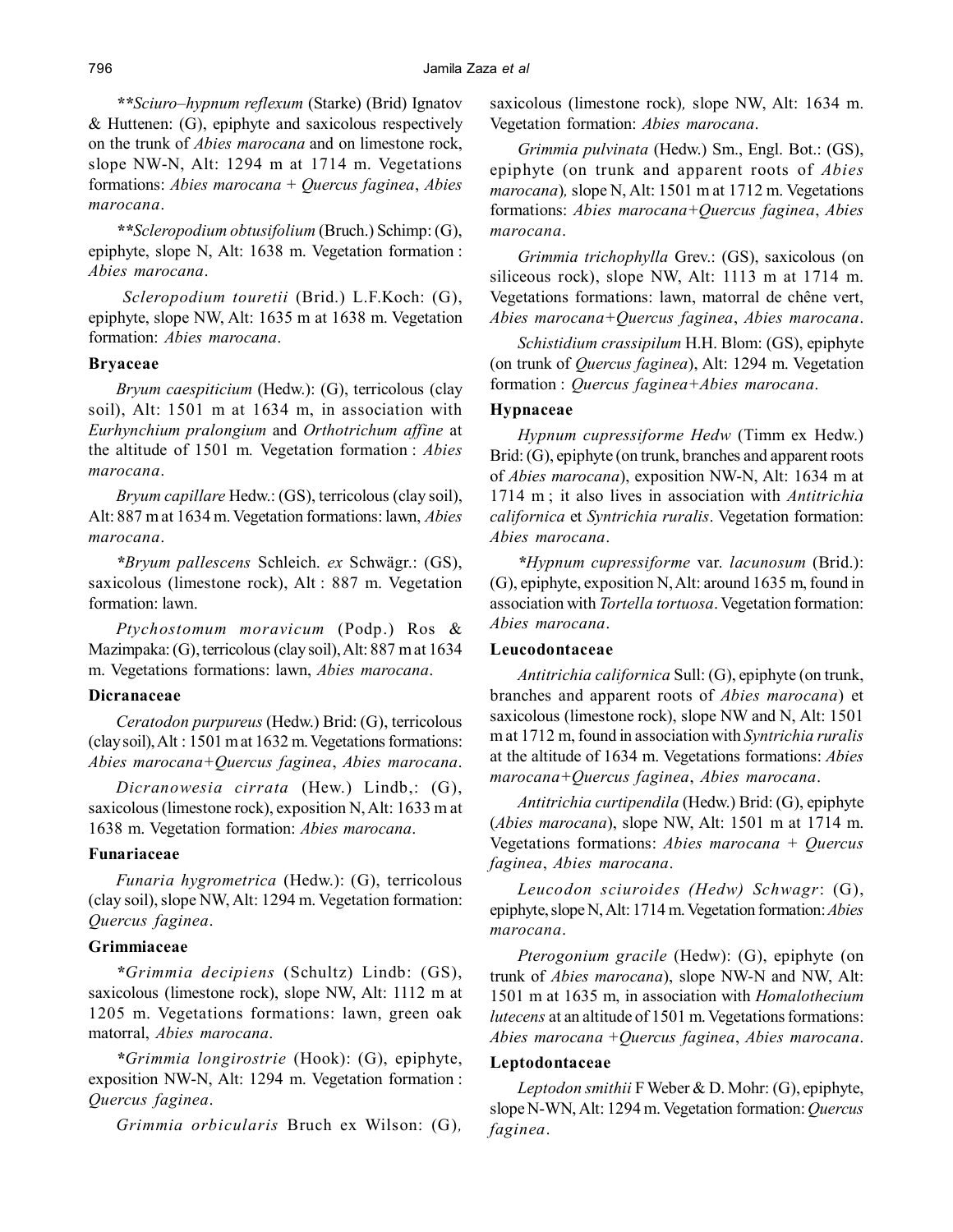# **Orthotrichaceae**

*Orthotrichum affine* Schrad. ex Brid: (GS), epiphyte (on trunk of *Abies marocana*), slope N, Alt: 1501 m at 1638 m. Vegetations formations: *Abies marocana + Quercus faginea*, *Abies marocana*.

*\*Orthotrichum anomalum* Hedw.: (GS), epiphyte (on trunk of *Abies marocana*, slope N, Alt: 1501 m. Vegetation formation: *Abies marocana+Quercus faginea*.

*Orthotrichum cupulatum* Brid: (GS), epiphyte, slope NW-N, Alt: 1294 m. Vegetation formation: *Quercus faginea*.

*Orthotrichum diaphanum* Schrad. ex Brid: (GS), epiphyte (on branches of *Quercus faginea*), slope NW, Alt: 1294 m. Vegetation formation: *Quercus faginea*.

*Orthotrichum lyellii* Hook. & Taylor: (G), epiphyte (on branches and trunk of *Quercus faginea*), slope NW and NW-N, Alt: 1294 m at 1712 m. Vegetations formations: *Quercus faginea*, *Abies marocana*.

*Orthotrichum pallens* Bruch ex Brid: (G), epiphyte, slope NW, Alt: 1294 m. Vegetation formation: *Quecus faginea*.

*Orthotrichum rupestre* Schleich. ex Schwägr: (GS), epiphyte (on branches of *Quercus faginea*), slope NW, Alt: 1294 m. Vegetation formation : *Quercus faginea* +*Abies marocana*.

*Orthotrichum scanicum* Grönvall: (GS), epiphyte (on trunk of *Abies marocana* and *Quercus faginea*), Alt: 1294 m at 1501 m. Vegetations formations: *Quercus faginea*, *Abies marocana+Quercus faginea*.

*Orthotrichum schawii* Wilson: (G), epiphyte, Alt: 1294 m. Vegetation formation: *Quercus faginea*.

*Orthotrichum speciosum* var. *speciosum* Nees: (GS), epiphyte (on trunk of *Quercus faginea*), slope NW, Alt: 1294 m at 1501 m. Vegetation formation: *Quercus faginea*, *Quecus faginea+Abies marocana*.

*Orthotrichum tenellum* Bruch ex. Brid: (G), epiphyte, Alt: 1714 m. Vegetation formation: *Abies marocana*.

#### **Pottiaceae**

*Barbula convoluta* Hedw.: (GS), epiphyte, Alt: 1712 m. Vegetation formation: *Abies marocana*.

*Didymodon acutus* (Brid.) K.Saito: (G), epiphyte, slope NW, Alt: 1646 m. Vegetation formation: *Abies marocana*.

*Didymodon fallax* (Hedw.) R. H. Zander: (G), epiphyte, Alt: 1646 m. Vegetation formation: *Abies*

## *marocana*.

*\*Didymodon nicholsonii* Culm.: (GS), terricolous (limestone soil), slope NW, Alt: 1501 m at 1635 m. Vegetation formation*: Abies marocana+Quercus faginea*, *Abies marocana*.

*\*Didymodon rigidulus* Hedw.: (G), saxicolous (limestone rock), slope NW, Alt: 1634 m. Vegetation formation: *Abies marocana*.

*\*\*Didymodon sinuosus* (Mitt.) Delogne: (G), terricolous (clay soil), slope NW-N, Alt: 1633 m. Vegetation formation: *Abies marocana.*

*Didymodon vinealis* (Brid) R.H. Zander: (G), terricolous (sandy soil), slope NW, Alt: 1112 m at 1294 m. Vegetations formations: lawn, *Quercus faginea* + *Abies marocana*.

*Syntrichia calcicola* J.J Amann: (G), terricolous (clay soil), slope N, Alt: 1501 m at 1646 m. Vegetation formation: *Abies marocana+Quercus faginea*.

*Syntrichia laevipila* (Brid.): (G), epiphyte (on apparent roots of *Abies marocana*), saxicolous (limestone rock) and terricolous (sandy-clay soil), slope NW, Alt: 1633 m. Vegetation formation: *Abies marocana*.

*Syntrichia montana* (Nees): (G), saxicolous (siliceous rock), Alt : 1634 m, in association with *Tortella tortuosa*. Vegetation formation: *Abies marocana*.

*Syntrichia princeps* (De Not.) Mitt.: (G), saxicolous (limestone rock), Alt: 1634 m, in association with *Syntrichia ruralis* and *Eurhynchium pralongium*. Vegetation formation: *Abies marocana*.

*Syntrichia ruralis* (Hedw) F. Weber & D. Mohr: (GS), saxicolous (limestone rock), slope NW, Alt: 1163 m at 1646 m. Vegetations formations: lawn, green oak matorral, *Abies marocana+Quercus faginea*, *Abies marocana*.

*Timmiella barbuloides* (Brid.) Mönk.: (G), terricolous (clay soil), Alt: 887 m. Vegetation formation: lawn.

*Tortella flavovirens* (Bruch.) Broth: (GS) ; terricolous (clay soil) ; Alt: 887 m at 1163 m. Vegetation formation: lawn.

*Tortella tortuosa* (Hedw.) Limpr*.*: (G), saxicolous (siliceous rock), slope NW and NW-N, Alt: 1163 m at 1634 m. Vegetations formations: lawn, green oak matorral, *Quercus faginea*, *Abies marocana+Quercus faginea, Abies marocana*.

*Tortula subulata* (Hedw): (GS), saxicolous (limestone rock), slope NW, Alt: 1205 m at 1634 m. Vegetations formations: green oak matorral, *Abies*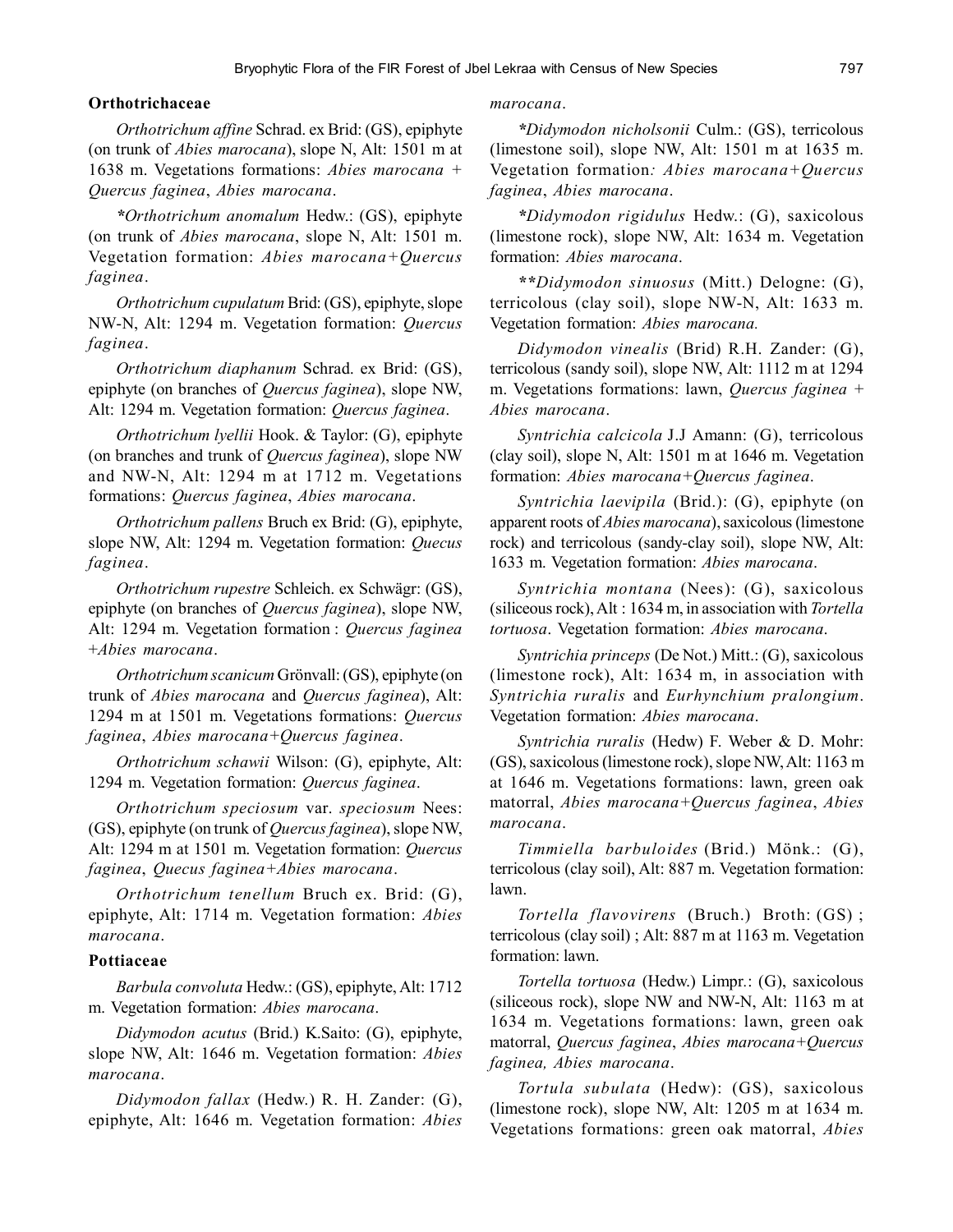

**Fig. 2 :** Specific diversity by family in the Mosses.

#### *marocana*.

*\*Trichostomum tenuistre* (Hook. & Taylor) Lindb*.*: (G), terricolous (clay soil), Alt: 1633 m. Vegetation formation: *Abies marocana*.

# **Pterigynandraceae**

*Pterigyrandrum filiforme* Hedw.: (G), epiphyte (on apparent roots of *Abies marocana*), slope NW, Alt: 1501 m at 1633 m. Vegetations formations: *Abies marocana+Quercus faginea*, *Abies marocana*.

The Pottiaceae family is the most diverse with 17 species (27%), followed by Orthotrichaceae and Brachyteciaceae (11 species or 18% and 9 species or 14%) respectively (fig. 2). Liverworts are represented by 3 monospecific families and the Hornworts class only by one family and one species. The genus *Orthotrichum* is the most diverse. It comprises 11 species of which *Orthotrichum scanicum* is listed as endemic to northern Morocco under its name synonym *O. lewinskyae* (Lara and Mazimpaka, 2001) and all these species are epiphytes. Draper et al. (2003) identified 12 species and 2 varieties of the genus *Orthotrichum* at Jbel Bouhalla, a Rif mountain in northern Morocco, of which 9 taxa are in common.

The altitudinal slice ranging from 1290 m to 1636 m has a wide bryophytic mat reflecting a significant taxonomic richness (from 15 to 31 taxa). In this environment, a certain humidity is provided thanks to the zeane and then the fir tree which is mixed with the cedar favoring a microclimate that has contributed to the installation of these plants. Also, around 1715 m altitude, the number of species rises again slightly which may be due to the north exposure of the sampled fir tree. Between

885 m and 1165 m, bryoflore is not well developed as these stations correspond to lawns experiencing frequent trampling, such as grazing and human activity, which could be the major cause of the low distribution of Bryophytes. Compared to bryophytic studies in the Rif and/or Morocco (Cano *et al.*, 2000; Draper *et al.*, 2006; Ros *et al.*, 2007; Ahayoun *et al.*, 2013; Ros *et al.*, 2013; Laouzazni *et al.*, 2018), 3 new species have been identified for the first time in Morocco, *Scleropodium obtusifolium* (F/ Brachytheciaceae) then *Sciuro–hypnum reflexum* (F/ Pottiaceae) and *Didymodon sinuosus* (F/ Pottiaceae), they are marked with the symbol (\*\*) and observed only in gamophytic form, as well as 10 species newly recorded in the region and marked by the symbol (\*). This shows that the exploration of new environments not yet studied allows to complete the catalog of bryophytes of Morocco with new species.

Corticolous and epiphytic species appear to be the most represented (31 species) followed by terricolous (18 species) and saxicolous (13 species). There are also taxa encountered in two ways of life, such as *Brachythecium reflexum, Antitrichia californica* and *Syntrichia laevipela*, which are saxicoal and epiphytic. During this prospecting, we noticed the abundance, at the site of their collection, of *Grimmia trichophyla*, *Antitrichia californica* and *Sciuro-hypnum reflexum* which have a wide altitudinal distribution. These are mountain species observed at the study site for each of these three species, respectively starting at 1113 m, 1501 m and 1294 m above sea level. *G. trichophylla* is saxicole, living exclusively on siliceous rocks (RBG, 2018). *Antitrichum californica* is widespread mainly in fir stands; it seems to be in almost exclusive liaison with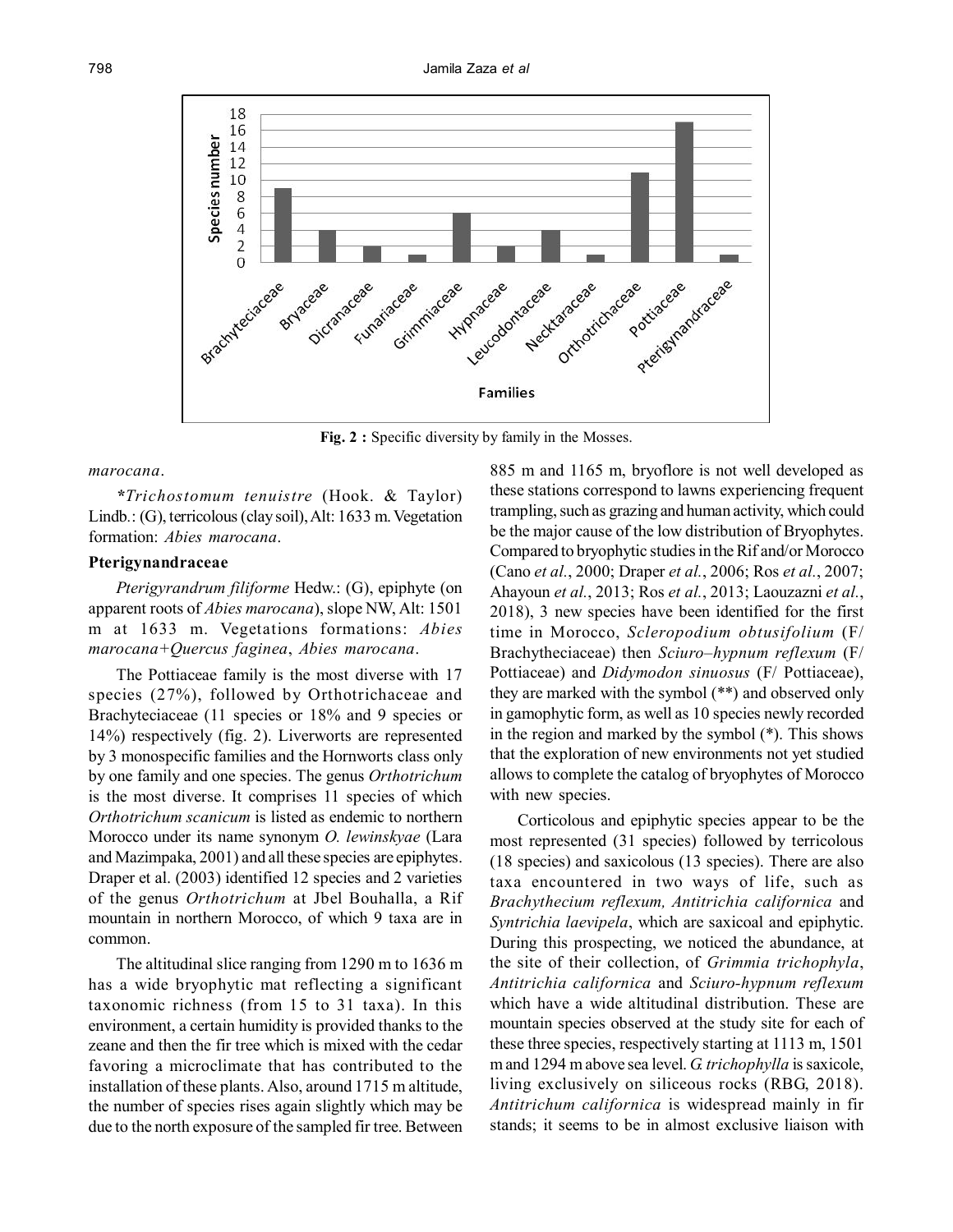*Abies maroccana*. It is a Mediterranean mountain species requiring wet places (Casas *et al*., 2006; Draper *et al*., 2006) and which is found in North Africa only in Morocco and Algeria (Ros *et al*., 2013). In the study site, it sometimes lives in association with *Syntrichia ruralis* and *Hypnum cupressiform*. While *Sciurohypnum reflexum*, which is new in Morocco (article currently published) and even in North Africa is also a mountain species (Casas *et al*., 2006) encountered in our study site on limestone rocks and on the trunk of the fir tree. Two species, *Barbula convoluta* and *Isothecium alopecuroides* were only found at high altitudes, starting at 1700 m. However, *Bryum pallescens*, *Lunularia cruciata* and *Timmiella barbuloides* are found only at low altitudes (approximately 887 m). *B. pallescens* is classified as a mountain species and high mountains in the Iberian Peninsula (Casa *et al.*, 2006) and distributed from 0 to 1205 m in northern European countries (Smith, 2004).

This work provides a complement to the work done by Jiménez *et al.* (2002) and Draper *et al.* (2003) in Jbel Bouhalla, a mountain located in the Chefchaouen region of the Rif. These authors inventoried 48 epiphytic taxa, 29 of which are in common with those in our study. Most of the species surveyed prefer a moist habitat that is found precisely in this type of environment. The latter has an epiphytic-rich bryoflore (31 taxa), which is explained by the fact that the site is a forest ecosystem favoring their facilities. This contribution has enriched the biodiversity of the bryological flora of Morocco as well as that of North Africa.

# **Acknowledgments**

The authors warmly thank Mr. Najib Magri, Engineer at the Forest Research Center of Rabat, for agreeing to design the map of fig. 1.

#### **References**

- Ahayoun, K., A. Ouazzani Touhami, R. Benkirane and A. Douira (2013). Catalogue bibliographique des Bryophytes du Maroc (1913-2011). *Journal of Animal & Plant Sciences*, **17(1)** : 2433-2513.
- Alaoui, M. L., S. G. Knees and M. F. Gardner (2011). *Abies pinsapo* var. *marocana*, from the website, Threatened Conifers of The World. <https:// threatenedconifers.rbge.org.uk/conifers/abies-pinsapovar.-marocana>. Accessed on 22 July 2018.
- Augier, J. (1966). Flore des Bryophytes, morphologie, anatomie, écologie, distribution géographique. Ed. Paul Lechevalier, Paris, 702 pp.
- Baumer, M. (1977). Le sapin du Maroc. Biologie et Forêt, *Revue Forestière Française XXIX, 5 : 343 - 354. <http://*

documents.irevues.inist.fr/bitstream/handle/2042/21153/ RFF 1977 5 343. pdf>, Accessed on 10 July 2019.

- Benabid, A. (2000). Flore et écosystèmes du Maroc: évaluation et préservation de la biodiversité. Ed. Ibis Press, Paris, 359 pp.
- Blérot, P. and O. M'Hirit (1999). *Le grand livre de la forêt marocaine*. Ed. Mardaga, 281 pp.
- Boulay, M. l'Abbé (1904). Muscinées de la France, Deuxième partie: Hépatiques. Paris. 225 pp.
- Cano, M.J., R. M. Ros and J. Guerra (2000). Identity of North African endemic bryophytes. *Journal of Bryology*, **22** : 269-272.
- Casas, C., M. Brugués, R. M. Cros and C. Sergio (2006). Handbook of Mosses of the Iberian Peninsula and the Balearic Islands, illustrated keys to genera and species. Ed. Institut d'Estudis Catalans, Barcelona, 349 pp.
- Casas, C., M. Brugués, R. M. Cros, C. Sergio and M. Infante (2009). Handbook of Liverworts and Hornworts of the Iberian Peninsula and the Balearic Islands, illustrated keys to genera and species. Ed. Institut d'Estudis Catalans, Barcelona, 176 pp.
- Draper, I., F. Lara, B. Albertos, R. Garilleti and V. Mazimpaka (2003). The epiphytic bryoflora of the Jbel Bouhalla (Rif, Morocco), including a new variety of moss, *Orthotrichum speciosum* var. *brevisetum*. *Journal of Bryology*, **25** : 271- 280*.*
- Draper, I., F. Lara, B. Albertos, R. Garilleti and V. Mazimpaka (2006). Epiphytic of the Atlas and Antiatlas Mountains, including a synthesis of the distribution of epiphytic bryophytes in Morocco. *Journal of Bryology*, **28** : 312- 330.
- Fennane, M., M. Ibn Tattou, J. Mathez, A. Ouyahya and J. El Oualidi (1999). Flore pratique du Maroc, Manuel de détermination des plantes vasculaires. Vol. 1. *Travaux de l'Institut Scientitfique*, *série botanique*, Rabat, n° **36** : 558 pp.
- Infoclimat (2018). <https://www.infoclimat.fr/climatologie/ annee/2018/chefchaouen/ valeurs /60106.html>, Accessed on Februay 2019
- Jiménez, J. A., R. M. Ros, M. J. Cano and J. Guerra (2002). Contribution to the flora of Morocco: terricolous and saxicolous bryophytes of the Jbel Bouhalla. *Journal of Bryology*, **24** : 243-250.
- Laouzazni, H., J. Dahmani, A. Adoudou and N. Belahbib (2018). Contribution to the inventory of bryophytes of Jbel Ali in the Izaren massif (Ouazzane region, north of Morocco). *American Journal of Innovative Research and Applied Sciences*, **6(4)** : 170-179.
- Lara, F. and V. Mazimpaka (2001). Diversité et originalité du genre *Orthotrichum* Hedw. (Othotrichaceae) dans le bassin méditerranéen occidental. *Bocconea*, **13** : 101-106.
- Pierrot, R. B. (1982). Les Bryophytes du Centre-Ouest: